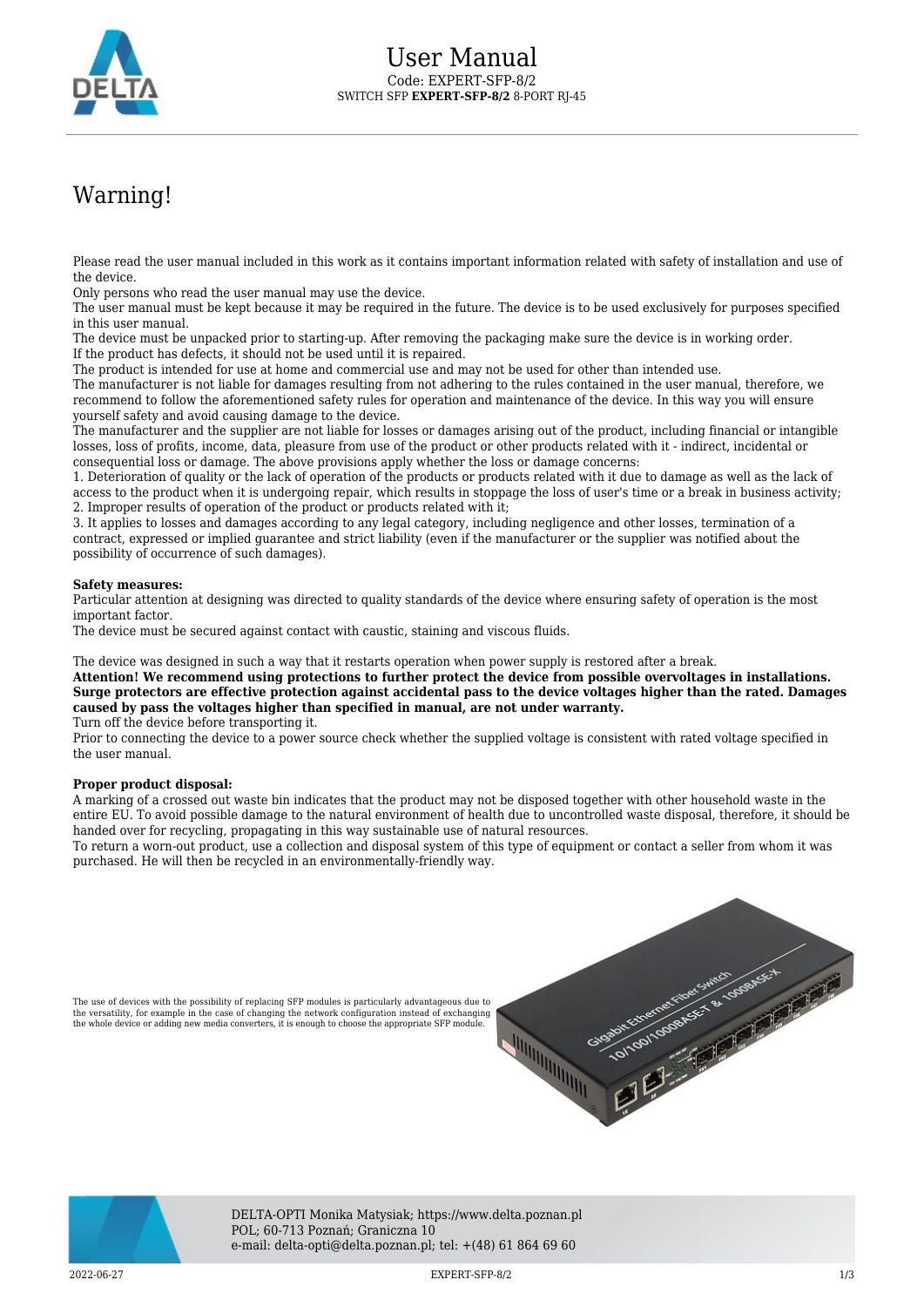

## User Manual Code: EXPERT-SFP-8/2 SWITCH SFP **EXPERT-SFP-8/2** 8-PORT RJ-45

| LAN ports:                     | • 8 x port SFP 1000 Base-X,<br>• 2 x RJ45 10/100/1000 Base-T                                                       |
|--------------------------------|--------------------------------------------------------------------------------------------------------------------|
| Transmission speed:            | 10 / 100 / 1000 Mbps - 2 x Port LAN,<br>1000 Mbps - 8 x port SFP                                                   |
| Management via WWW / console:  |                                                                                                                    |
| Main features:                 | · Auto MDI/MDX<br>• protection against lightning discharges and voltage differences and strokes<br>between devices |
| LED diodes:                    | Power, Link/Act, Gigabit Ethernet, FX                                                                              |
| Certificates:                  | CE                                                                                                                 |
| Power supply:                  | 5 V DC / 3 A (power adapter included)                                                                              |
| Operation temp:                | 0 °C  60 °C                                                                                                        |
| Permissible relative humidity: | 10 %  90 %                                                                                                         |
| Weight:                        | $0.5 \text{ kg}$                                                                                                   |
| Dimensions:                    | 215 x 108 x 30 mm                                                                                                  |
| Guarantee:                     | 2 years                                                                                                            |

Front panel:

![](_page_1_Picture_4.jpeg)

Power connector:

![](_page_1_Picture_6.jpeg)

In the kit:

![](_page_1_Picture_8.jpeg)